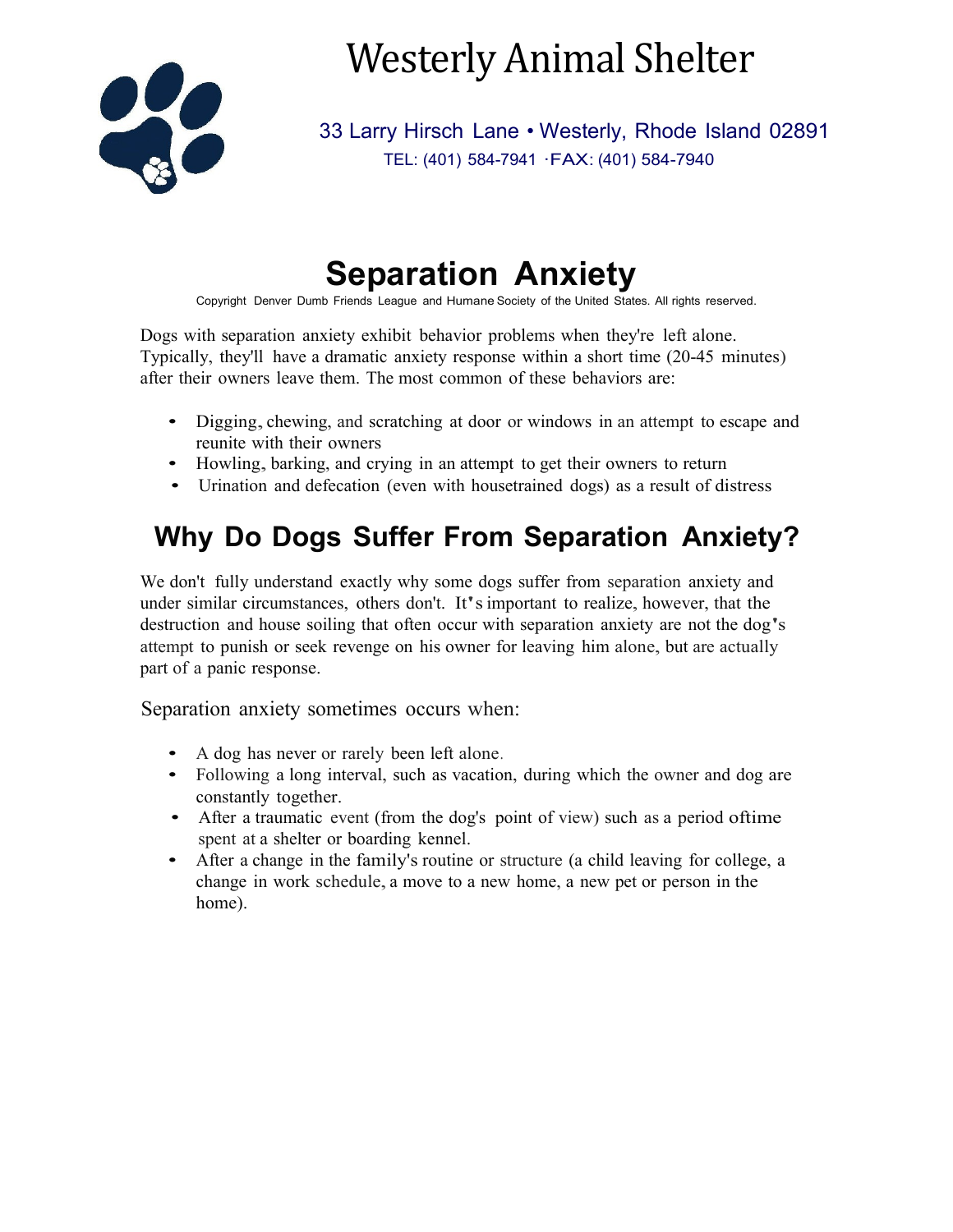# **How Do I Know If My Dog Has Separation Anxiety?**

Because there are many reasons for the behaviors associated with separation anxiety, it's essential to correctly diagnose the reason for the behavior before proceeding with treatment. If most, or all, of the following statements are true about your dog, he **may**  have a separation anxiety problem:

- The behavior **always** occurs when he's left alone, no matter how long.
- He follows you from room to room whenever you're home.
- He displays effusive, frantic greeting behaviors.
- He reacts with excitement, depression, or anxiety to your preparations to leave the house.
- He dislikes spending time outdoors by himself.

# **What to Do If Your Dog Has Separation Anxiety**

For a minor separation anxiety problem, the following techniques may be helpful by themselves. For more severe problems, these techniques should be used along with the desensitization process described in the next section. It is also recommended to seek professional help for more severe problem.

- Keep arrivals and departures at low-key. For example, when you arrive home, ignore your dog for the first few minutes, and then calmly pet him.
- Leave your dog with an article of clothing that smells like you, an old tee shirt that you've slept in recently, for example.
- Establish a "safety cue"-a word or action that you use **every** time you leave that tells your dog you'll be back. Dogs usually learn to associate certain cues with short absences by their owners. For example, when you take out the garbage, your dog knows you come right back and doesn't become anxious. Therefore, it's helpful to associate a safety cue with your practice departures and short-duration absences. Some examples of safety cues are: a playing radio; a playing television; a bone; or a toy (one that doesn't have dangerous fillings and can't be torn into pieces). Use your safety cue during practice sessions, but don't present your dog with the safety cue when you leave for a period of time longer than he can tolerate or the value of the safety cue will be lost. Leaving a radio on to provide company for your dog isn't particularly useful by itself, but a playing radio may work if you've used it consistently as a safety cue in your practice sessions. If your dog engages in destructive chewing as a part of his separation distress, offering him a chewing item as a safety cue is a good idea. Very hard rubber toys that can be stuffed with treats, Nylabone-like products and natural chew bones are good choices.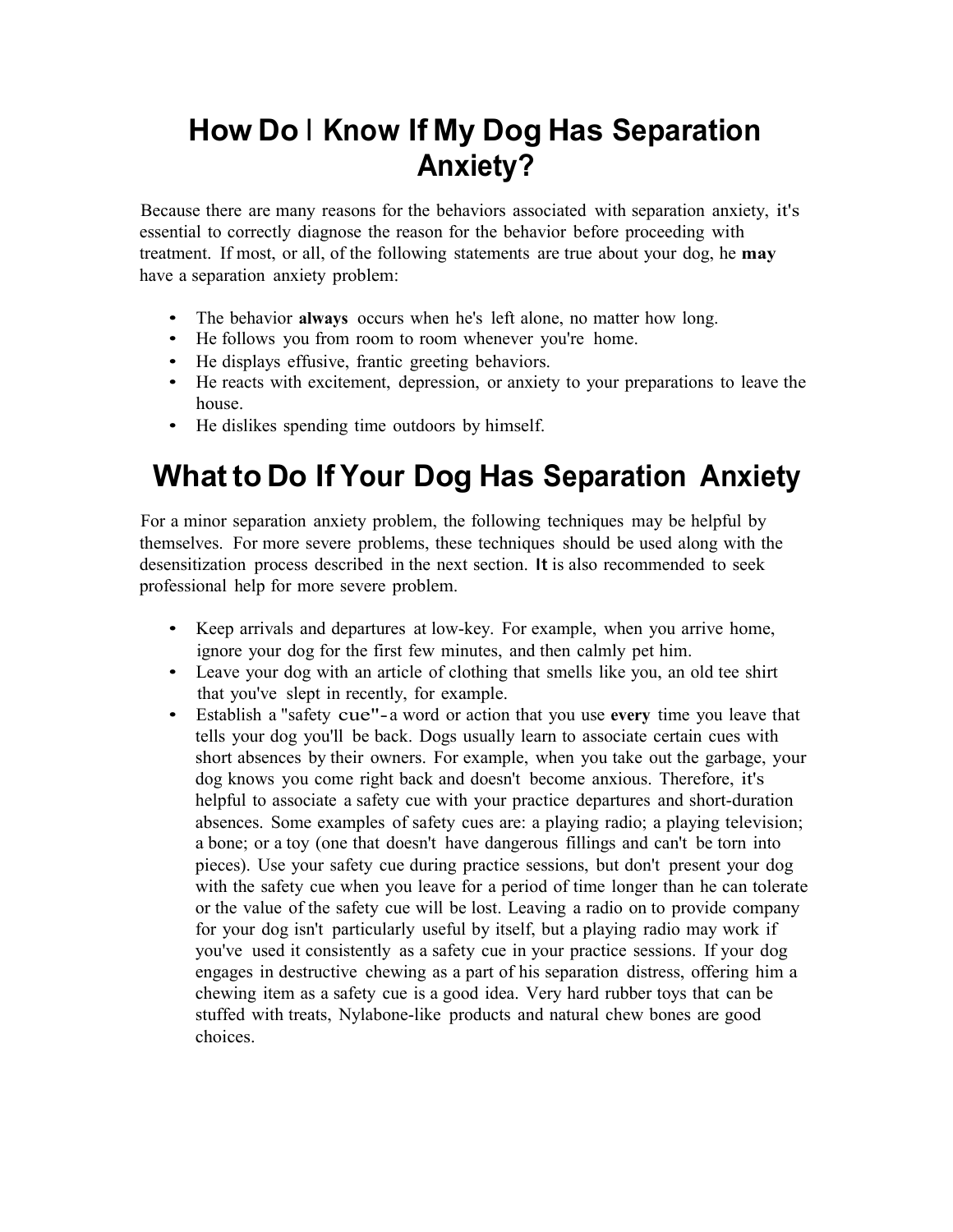#### **Desensitization Techniques for More Severe Cases of Separation Anxiety**

The primary treatment for more severe cases of separation anxiety is a systematic process of getting your dog use to being alone. You must teach your dog to remain calm during "practice" departures and short absences. We recommend the following procedure:

- Begin by engaging in your normal departure activities (getting your keys, putting on your coat), then sit back down. Repeat this step until your dog shows no distress in response to your activities.
- Next, engage in your normal departure activities and go to the door and open it, then sit back down.
- Next, step outside the door, leaving the door open, and then return.
- Finally, step outside, close the door, and then immediately return. Slowly get your dog accustomed to being along with the door closed between you for several seconds.
- Proceed very gradually from step to step, repeating each step until your dog shows no signs of distress (the number of repetitions will vary depending on the severity of the problem). If at any time in this process your actions produce an anxiety response in your dog, you've proceeded too fast. Return to the earlier step in the process and practice this step until the dog shows no distress response, then proceed to the next step.
- When your dog is tolerating your being on the other side of the door for several seconds, begin short-duration absences. This step involves giving the dog a verbal cue (for example, "I'll be back"), leaving and then returning within a minute. Your return must be low-key: either ignore your dog or greet him quietly and calmly. If he shows no signs of distress, repeat the exercise. If he appears anxious, wait until he relaxes to repeat the exercise. Gradually increase the length of time you're gone.
- Practice as many absences as possible that last less than ten minutes. You can do many departures within one session if your dog relaxes sufficiently between departures. You should also scatter practice departures and short-duration absences throughout the day.
- Once your dog can handle short absences (30 to 90 minutes), he'll usually be able to handle longer intervals alone and you won't have to work up to all-day absences minute by minute. The hard part is at the beginning, but the job gets easier as you go along. Nevertheless, you must go slowly at first. How long it takes to condition your dog to being alone depends on the severity of his problem.

# **Teaching the Sit-Stay and Down-Stay**

Practice sit-stay or down-stay exercises using positive reinforcement. Never punish your dog during these training sessions. Gradually increase the distance you move away from your dog. Your goal is to be able to move briefly out of your dog's sight while he remains in the "stay" position. The point is to teach him that he can remain calmly and